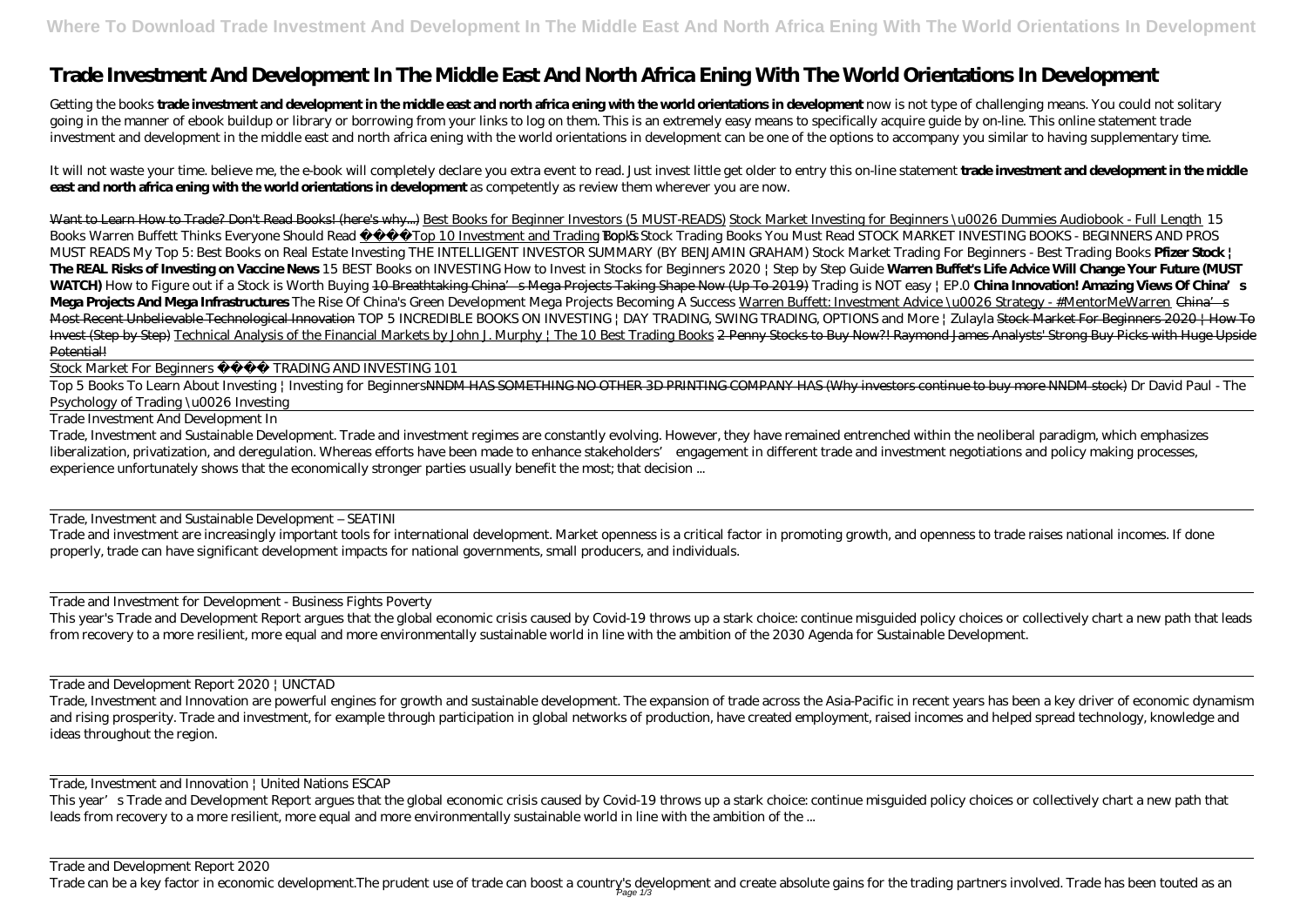# important tool in the path to development by prominent economists.

### Trade and development - Wikipedia

Reliable statistical information – statistics and indicators used in the analysis of international trade, investment and development – is indispensable for the formulation of sound economic policies and recommendations. This, in turn, is essential to fostering social and economic development.

### Statistics | UNCTAD

& Investment UK Trade & Investment was replaced by Department for International Trade We drive the government's policy of increasing the number of exporters and inward investors to the UK.

19 new investment opportunities across the UK and 10 Northern Powerhouse 'Investment Champions' announced to drive inward investment Latest from the Department for International Trade Trade ...

UK Trade & Investment - GOV.UK

Trade & Investment House 1 Arundel Close Kingsmead Office Park Kingsmead Boulevard Stalwart Simelane Street Durban 4001 Postal Address: Trade & Investment KwaZulu-Natal P O Box 4245 Durban 4000 Contact Details: Tel: + 27 (0) 31 368 9600 Fax: + 27 (0) 31 368 5888 Email: info@tikzn.co.za

Trade & Investment Kwazulu-Natal Homepage

We believe good policy drives progress. By providing evidence-based policy analysis, we help countries to improve economic, social and environmental outcomes. Our research provides authoritative data and analysis on trade, investment, finance and technology. And it offers solutions to the major challenges facing developing countries, particularly the poorest and most vulnerable nations.

Department for International Trade - GOV.UK

Although international trade and investment are often thought of as two sides of the same coin, the relationship is complex and has evolved over time. Global value chains (GVCs), for example, have sharpened the interdependencies between trade and foreign direct investment (FDI), as companies combine trade with investment to organise the supply of inputs, to expand in new markets, to access knowledge, and to provide services to consumers.

Trade and investment - OECD

It is absolutely essential reading for development scholars, policymakers, and professionals alike.'. 'The Sustainable Development Goals affect us all, and with exports accounting for over 30% of world output and investment flows well over \$1 trillion a year, trade and investment are clearly key to achieving them.

International Trade, Investment, and the Sustainable ...

Publications | UNCTAD

COOPERATIVE AGREEMENT BETWEEN THE UNITED STATES OF AMERICA AND THE SOUTHERN AFRICAN CUSTOMS UNION TO FOSTER TRADE, INVESTMENT AND DEVELOPMENT. PREAMBLE. The Governments of the Republic of Botswana, the Kingdom of Lesotho, the Republic of Namibia, the Republic of South Africa, and the Kingdom of Swaziland, Member States of Southern African Customs Union ("SACU"), on the one hand, and the Government of the United States of America on the other hand (individually a "Party" and ...

# COOPERATIVE AGREEMENT BETWEEN THE UNITED STATES OF AMERICA ...

The resolution calls for mainstreaming of the right to development and strengthening of the global partnership for development within international trade institutions. Trade and investment regimes also overlap and interface with intellectual property, transfer of technology, climate change, and energy regimes and any evaluation must address the impacts of regime convergences, divergences and intersections on the realization of human rights.